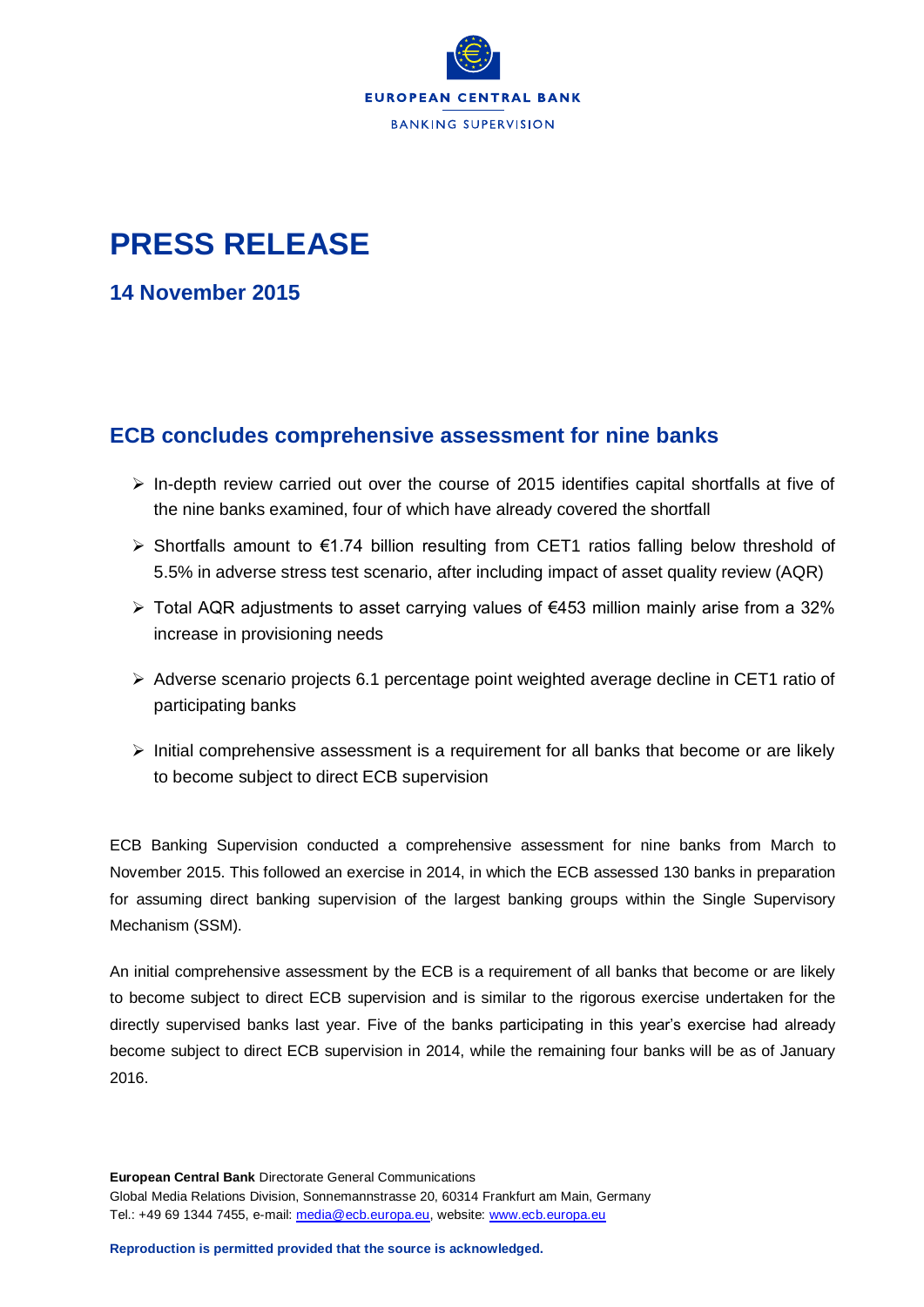It should be noted that the comprehensive assessment undertaken for all banks falling under, or likely to fall under, direct ECB supervision is different in nature from exercises carried out as part of on-going direct supervision or those specifically requested from the ECB.

The 2015 exercise consisted of an asset quality review (AQR) and a stress test. It was similar to last year's comprehensive assessment in terms of its scope and depth, given that the AQR and stress test were performed based on the methodologies applied in 2014. It constituted a prudential rather than an accounting exercise and the threshold ratios applied for identifying capital shortfalls were maintained at the same levels as in 2014: a Common Equity Tier 1 (CET1) ratio of 8% for the AQR and the stress test baseline scenario, and a CET1 ratio of 5.5% for the stress test adverse scenario. The CET1 ratio is a key measure of a bank's financial soundness.

The AQR was a point-in-time assessment of the carrying values of banks' assets as at 31 December 2014. It resulted in aggregate adjustments to carrying values of €453 million across all participating banks, largely stemming from the identification of additional non-performing exposures (NPEs) and increases in specific and collective provision levels. This led to net changes in banks' CET1 ratios ranging from 0 to -1.6 percentage points.

The AQR results served as a starting point for the stress test, which projected the evolution of banks' capital positions over three years (2015-2017) under a baseline scenario and an adverse scenario. The adverse scenario projected a weighted average decline of 6.1 percentage points in the CET1 ratio of the participating banks.

No bank fell below the threshold ratio of 8% CET1 after the AQR, while the effect of the combined AQR and stress test resulted in five banks falling below the threshold ratio of 5.5% CET1 in the adverse scenario. The aggregate capital shortfall identified across these five banks is €1.74 billion. This will partly be covered by recent capital increases undertaken since January 2015 and other eligible measures.

As in the 2014 exercise, the banks will be required to address remaining shortfalls in a timely manner by issuing capital instruments or undertaking other eligible measures to restore their capital positions to the required levels. This implies that shortfalls arising from the adverse scenario of the stress test will be expected to be covered within nine months after the publication of the comprehensive assessment results.

The five banks facing shortfalls will have to submit capital plans detailing the relevant measures within two weeks after the publication date. The implementation and monitoring of the relevant actions will be aligned with the annual Supervisory Review and Evaluation Process (SREP) carried out by the Joint Supervisory Teams (JSTs) in charge of supervising the banks concerned.

**European Central Bank** Directorate General Communications Global Media Relations Division, Sonnemannstrasse 20, 60314 Frankfurt am Main, Germany Tel.: +49 69 1344 7455, e-mail: [media@ecb.europa.eu,](mailto:media@ecb.europa.eu) website: [www.ecb.europa.eu](http://www.ecb.europa.eu/)

**Reproduction is permitted provided that the source is acknowledged.**